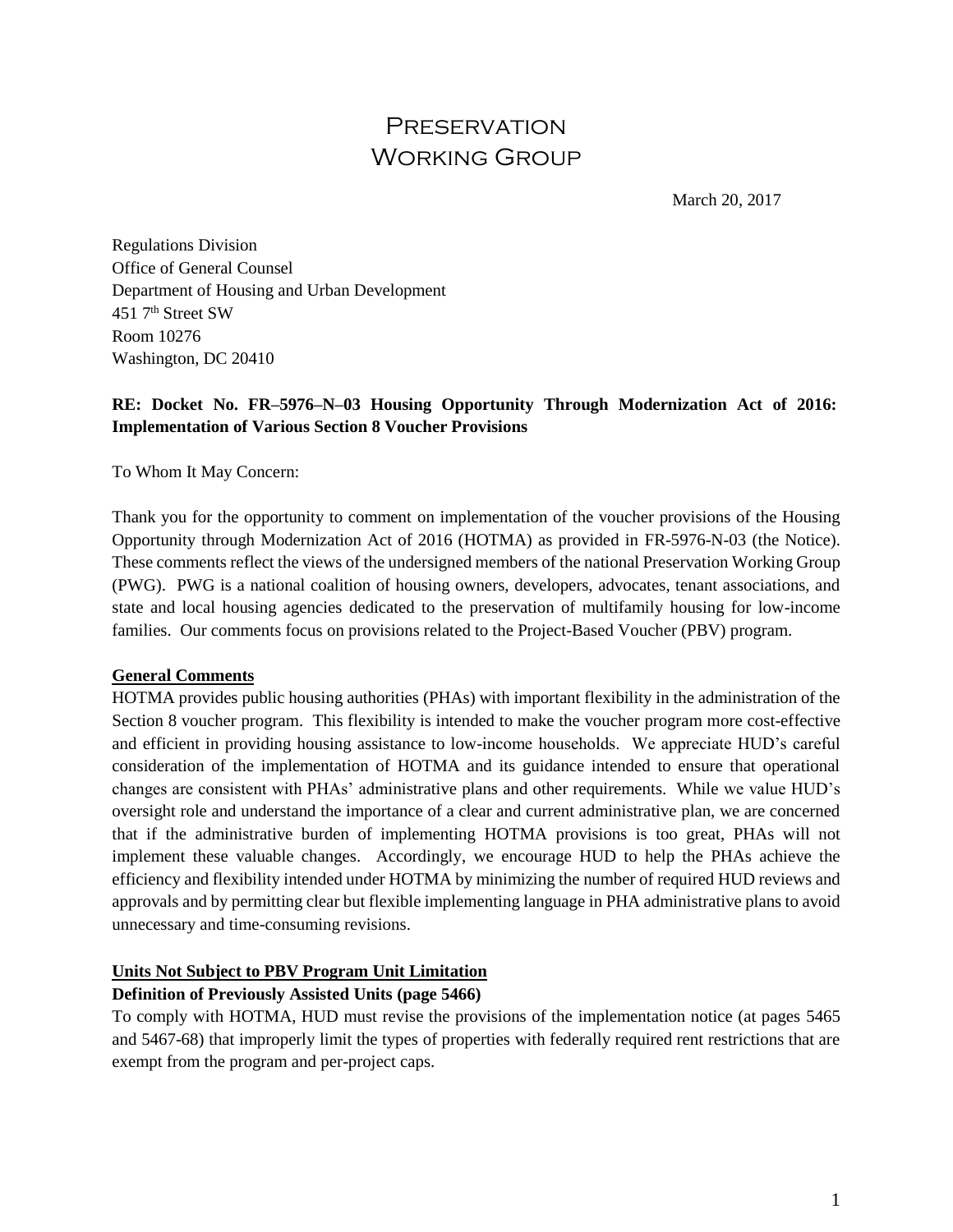The language for the 20% program cap in f(o)(13)(B) states: "Any units of project-based assistance that are attached to units previously subject to federally required rent restrictions or receiving another type of long-term housing subsidy provided by the Secretary shall not count toward the percentage limitation under clause (i) of this subparagraph. The Secretary may, by regulation, establish additional categories for the exception under this clause."

Similarly, on the 25% project cap in (13)(D), the exemption covers units in projects with higher percentages of project-based rental assistance (PBRA), as well as "units previously subject to federally required rent restrictions or receiving other project-based assistance provided by the Secretary...."

The operative phrasing of both provisions is identical for the purposes of analyzing whether units with federally required rent restrictions other than those imposed by HUD, such as Low Income Housing Tax Credit (LIHTC) units, are covered by the exemption. Our position is that any units with restrictions that are required or imposed by any federal statute or action are covered by this exemption. The clause "receiving another type of long-term subsidy ... provided by the Secretary" stands independently of the preceding clause governing units with federally required rent restrictions. The Secretary "provides" "a long-term housing subsidy", but does not "provide" a "federally required rent restriction". An interpretation that "by the Secretary" covers both would be challenging "... attached to units previously subject to federally required rent restrictions ...provided by the Secretary [shall not count]…" Thus, HOTMA exempts all "units previously subject to federally required rent restriction," regardless of whether those restrictions are HUDcreated. Such federally rent-restricted properties should include any properties that have or have had such restrictions, since in either case the restrictions were previously in effect, and recapitalization needs will often predate the expiration of any extended use restrictions. HUD should conform its guidance accordingly.

This revision is also supported by policy reasons, as Congress is clearly expressing an intent to exempt existing affordable units which might need recapitalization for preservation and improvement through PBVs. According to a recent study, 100,000 LIHTC properties complete their initial 15-year compliance period each year.<sup>i</sup> PBVs are a critical tool to ensure these properties are maintained as deeply affordable to meet the most pressing housing needs for the long-term.

### **Question 1. Exception for PBVs with Existing Contracts (page 5466)**

PHAs already administering PBVs that would be eligible for the 10% exception category should be permitted to count those units as excepted. The nation is facing an affordability crisis and in many jurisdictions, affordable housing is difficult to locate even with the benefit of the tenant-based vouchers. PBVs provide PHAs with a tool to ensure that affordable units remain available. The excepted categories acknowledge that PBVs are an especially valuable tool for serving specific populations where additional services may be provided or where a tenant-based voucher may be more difficult to use. Permitting PHAs to apply the 10% exception to existing projects will allow PHAs to continue to adapt to meet the needs of their communities. Absent this flexibility, PHAs that have already supported these categories will be disadvantaged when compared to those not currently using PBVs in the exception categories. Further, requiring PHAs to maintain separate exception unit counts for pre- and post-HOTMA units creates an unnecessary administrative burden.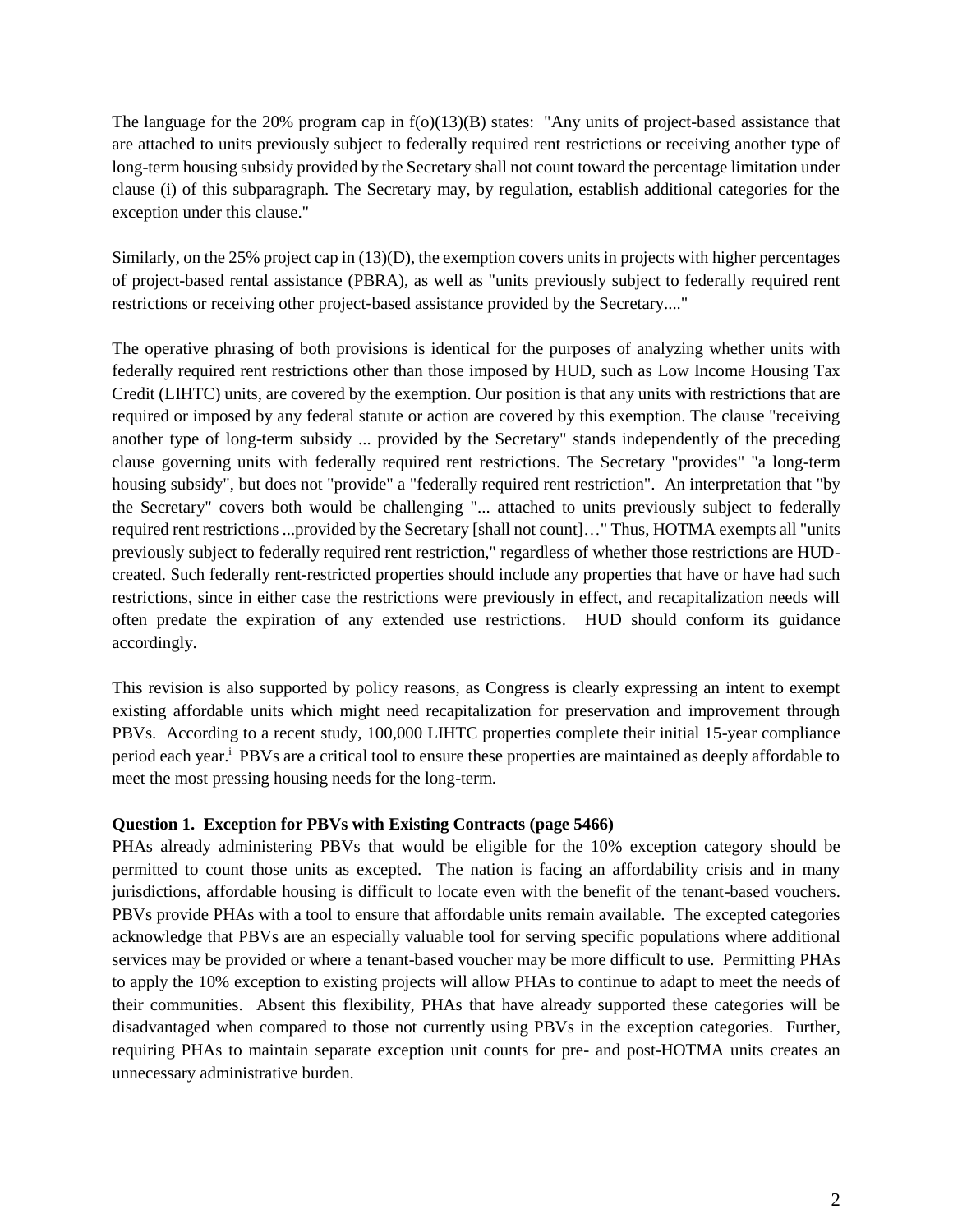# **Exceptions to PBV Program Unit Calculation**

# **Question 2. Exception for "Difficult to Use" Areas (page 5466)**

To define or determine the areas whether vouchers are "difficult to use" for this exception category, we support the two-part definition provided by the Center for Budget and Policy Priorities in its comments, to better target areas where more development is needed, as well as those areas that have rental housing in the right price range but the stock inadequately serves voucher holders. Specifically:

Tenant-based vouchers should be considered "difficult to use" in an area if:

- 1. The ratio of vouchers (tenant-based and project-based) leased in a zip code to the total number of housing units in the zip code (rental or homeownership) is below the national average; or
- 2. The ratio of vouchers (tenant-based and project-based) leased in a zip code to the total number of rental units in the zip code with gross rents below 110 percent of the applicable Fair Market Rent is below the national average.

In non-metropolitan areas, the measures shall apply at the county rather than zip code level.

# **Question 4. Replacement Units (page 5466)**

We appreciate HUD's thoughtful consideration of which new construction housing units should qualify as replacement housing units and therefore be exempt from the program unit limitation. However, contrary to HUD's guidance, eligibility as a replacement unit should not be limited to units on the site of the original public housing development. Deconcentration of poverty and the creation of sustainable, mixed-income communities is often a central goal of redevelopment and drives plans that include development of off-site replacement units. Offsite replacement units remain a critical portion of the affordable housing stock in many communities and failure to exempt them from the program cap could ultimately reduce the number of long-term affordable housing in a PHA's jurisdiction or erect disincentives to creation of mixed-income communities. The language of the statute does not require this distinction, so we recommend its deletion.

## **Question 5. Limits on Program Unit Exceptions (page 5466)**

Congress limited the exception for PBVs in the designated categories to 10 percent of the PHA's total units. Although we currently have no additional suggested categories for HUD's consideration, HUD should leave open that possibility for future unforeseen circumstances. Moreover, further limitations on the specified categories should be unnecessary and would be inconsistent with the statute. We note that exempted units, including replacement units, are often part of preservation or redevelopment plans that include issuance of preservation or tenant protection vouchers that mitigate the impact of the transaction on the larger pool of available vouchers.

## **Changes to Income Mixing Requirements**

# **Question 1. Standards for Supportive Services (page 5468)**

We applaud the modified supportive services exception to the project cap, which should better facilitate the operation of supportive services. HUD should continue to allow PHAs flexibility in defining supportive services in accordance with the needs and infrastructure in their communities and should encourage PHAs to include in their administrative plans a menu of eligible services that would allow owners to tailor services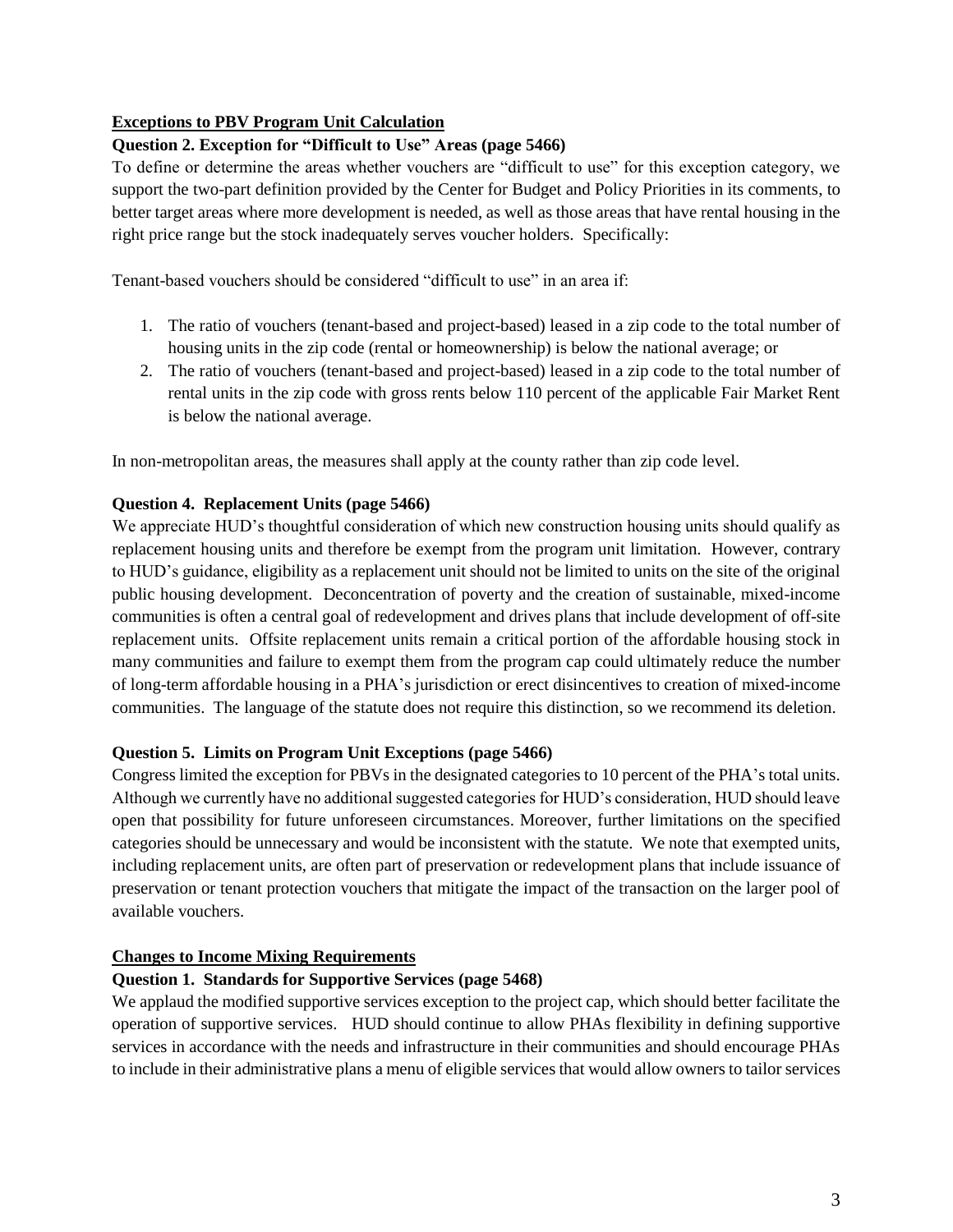to resident needs while remaining eligible. Properties operating with a supportive services exception should have a written plan for supportive services based on an assessment of projected or actual resident needs.

However, we urge HUD to withdraw the draft language related to the Family Self-Sufficiency (FSS) program, which states that if an FSS family fails to successfully complete the FSS contract of participation or supportive services objective and consequently is no longer eligible for the supportive services, the family must vacate the unit within a reasonable period of time established by the PHA, and the PHA shall cease paying housing assistance payments on behalf of the ineligible family. FSS is a voluntary program and a family which fails to succeed in FSS with "good cause" should not be required to move out of its unit and that unit should remain exempt. Other families in the public housing or voucher program that do not meet the requirements of their FSS contracts will forfeit the escrow set aside for them. It seems punitive that PBV families should also lose their housing as well as forfeiting the escrow if this regulation is not modified.

## **Question 2. HUD definition of "Difficult to Use" Units (page 5468)**

Please see our response to Question 2 above.

## **Question 3. Additional Exemptions to Project Cap (page 5468)**

In addition to those programs and project types listed, properties that have received assistance under Section 201 of the Housing and Community Development Amendments of 1978, 12 U.S.C. 1715z-1a (the Flexible Subsidy program) and are or have been subject to a use agreement in connection with the assistance should be exempt from the project cap.

## **Additional Contract Conditions**

In order to comply with HOTMA's requirements concerning the end of the PBV contract (42 U.S.C. §1437f(o)(13)(F)(iv)), HUD should revise the following sentence in the implementation notice (page 5469): "The PHA must provide the family with a voucher and that family must also be given the option by the PHA and owner to remain in their unit with HCV tenant-based assistance if the unit complies with inspection requirements and rent reasonableness requirements" to instead read as follows (change indicated in italics): "The PHA must provide the family with a voucher and that family must also be given the option by the PHA and owner to remain in *the same unit or project* with HCV tenant-based assistance if the unit complies with inspection requirements and rent reasonableness requirements." This change more accurately aligns the language of the implementation notice with the statutory requirements of HOTMA to allow assisted families to elect to remain in the same *project*, not just the same *unit*. This is especially important to allow for family size changes and any construction or rehabilitation impacts to the tenant's current unit, while providing the opportunity for the tenant to exercise their right to remain.

Regarding notice requirements, if an owner does not give timely or adequate notice of the contract termination or expiration, HUD should still require the owner to provide tenants with such legally valid notice, with specific required content, such as whether the owner plans to renew the contract. Only after the owner has provided such timely, valid notice should the 12-month notice period commence. [HUD, Section 8 Renewal Policy Guide, §11-4 (Aug. 2015).] HUD should also reiterate the ability of the owner to renew a terminating contract for a period of time sufficient to give tenants the notice required by 24 CFR 983.206.